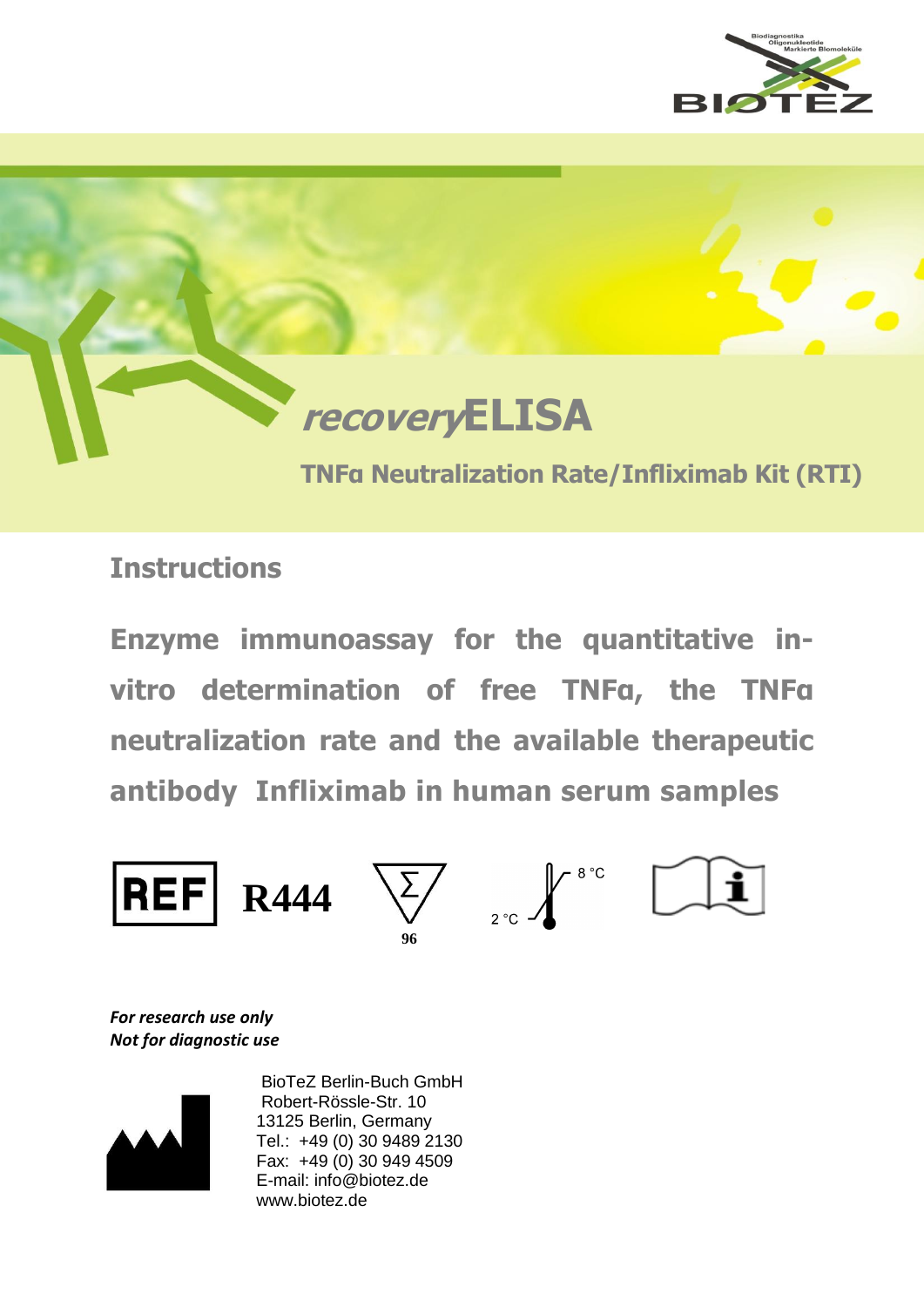

# **Index**

- Introduction
- Intended use
- User community
- Methodology
- Kit components RTI
- Test procedure
- Layout of the microplate
- Other materials and equipment required
- Preparation of samples
- Test sequence: Steps A to I
- Test evaluation
- Capability characteristics of the method
- References
- Important points and precautions

# *Note:*

*Read the instructions carefully before conducting the test!*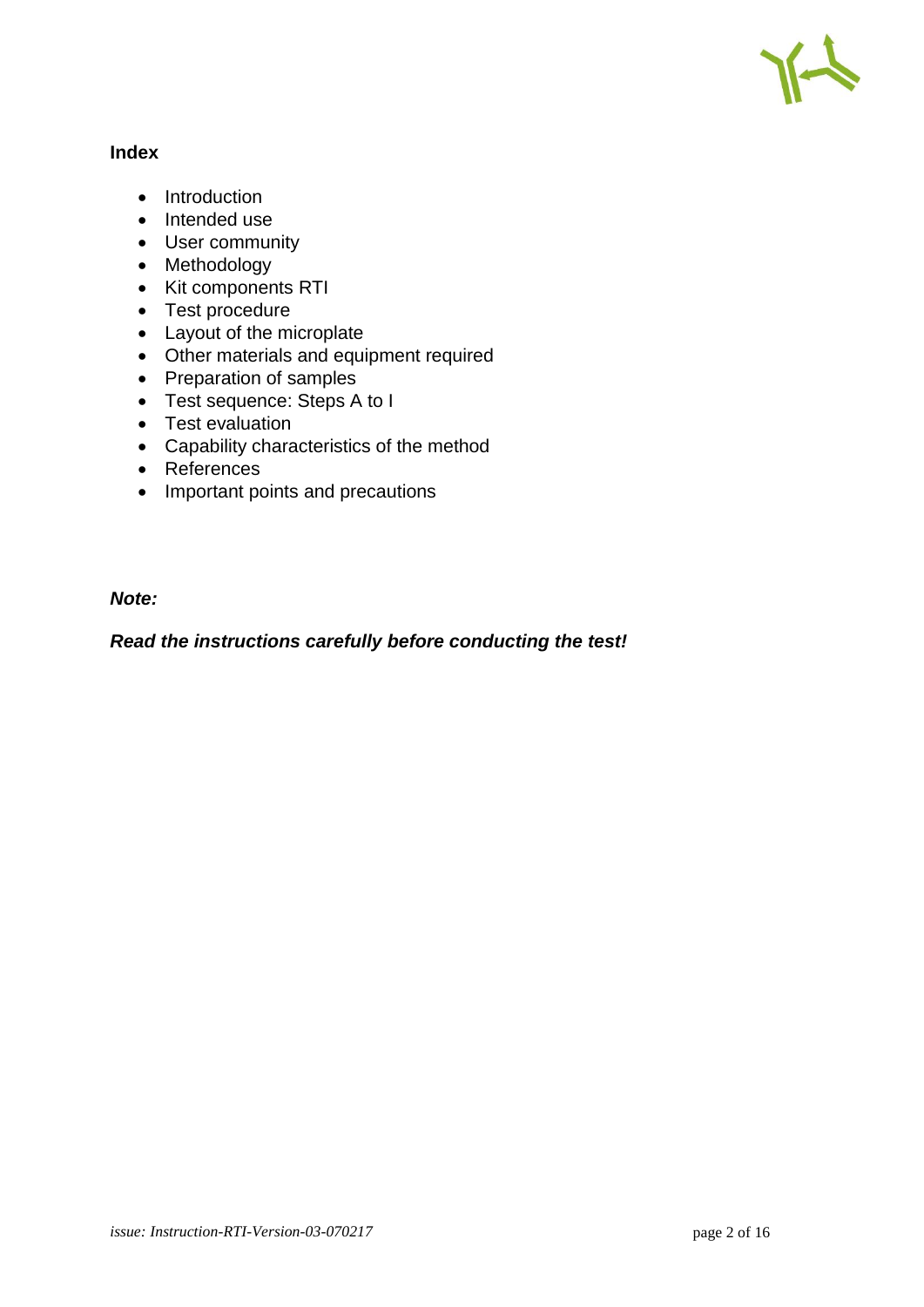

# **Instructions BioTeZ** *recovery***ELISA TNFα Neutralization Rate/Infliximab Kit (RTI)**

# **Introduction**

Tumour necrosis factor (TNF $\alpha$ ) is a signalling substance of the immune system which can cause. among other things, the formation of inflammatory mediators in cells. In inflammatory diseases such as rheumatoid arthritis, there is overproduction of TNFα, which can be inhibited by using therapeutic antibodies.

Infliximab is an chimeric monoclonal antibody which is used as a TNFα inhibitor. Infliximab binds specifically to the TNFα protein and neutralises the biological effect of TNFα.

Infliximab is approved for the treatment of the following diseases: rheumatoid arthritis, psoriatic arthritis, psoriasis, ankylosing spondylitis, Crohn's disease and ulcerative colitis.

In therapy using Infliximab, contraindications such as hypersensitivity to Infliximab and also serious infections, sepsis, tuberculosis and cases of opportunistic infections have been noted. Weakening of the body's defence is produced by the immunosuppressive effect of Infliximab. Excessive neutralization of TNFα during treatment with Infliximab increases the risk of developing opportunistic infections.

In view of this, monitoring the treatment antibody levels and degree of neutralization of TNFα would appear useful during therapy using the TNFα inhibitor Infliximab.

In comparison with the tests available on the market, the *recovery*ELISA TNFα Neutralization Rate/Infliximab (RTI) Kit can be used to simultaneously determine the free TNF $\alpha$  target antigen, the available therapeutic antibody Infliximab and its ability to neutralise TNFα.

# **Intended use**

The *recovery*ELISA RTI is an in-vitro diagnostic agent for the simultaneous quantitative determination of free TNFα, the TNFα neutralization rate (Infliximab activity) and the available therapeutic antibody Infliximab in human serum samples. It consists of a manual, non-automated kit for the determination of 7 samples.

# **User community**

The test is intended for doctors and specialist personnel in clinical chemical laboratories with experience of conducting immunoassays. The test is intended for research purposes only.

# **Methodology**

The *recovery*ELISA (Enzyme-Linked Immunosorbent Assay) is an immunological quantitative detection method based on a sandwich ELISA. In comparison to a classic sandwich ELISA, a twodimensional calibration is carried out for *recovery*ELISA obtaining two analysis results within the same assay. The following calibrations are performed:

- 1. TNFα levels without and with additional Infliximab against extinction (optical density)
- 2. Infliximab levels against TNFα recovery

*Recovery*ELISA is performed in a 96-well microplate. The wells of the microplate are pre-coated with a specific capture antibody against human TNF $\alpha$  that binds free TNF $\alpha$  from the patient sample. There occurs a simultaneous incubation of the TNFα calibrators (with and without the addition of Infliximab) of the samples and of the detection conjugate (peroxidase conjugate of an anti-TNFα antibody). Incubation takes place over 16 to 22 hours at 2 to 8°C. After washing, the colour substrate TMB (tetramethylbenzidine) is added to the wells. After incubation the enzymatic colour reaction is stopped using a sulphuric acid solution. A colour change from blue to yellow occurs that is optically detected. Using a wavelength of 450 nm (reference value 620 nm), the optical density (OD) of the reaction product is measured with a suitable microplate reader.

With the aid of the two calibrations to be performed, an evaluation procedure can be carried out to determine the concentrations of free TNFα and Infliximab in the patient samples using the measured OD values. Determination of the therapeutic antibody is based on the principle that the presence of Infliximab in patient samples leads to a systematic reduction in the recovery of TNFα. The evaluation is performed using non-linear regression (Marquardt-Levenberg algorithm), the Michaelis-Menten model from enzyme kinetics and the Langmuir isotherm from surface binding.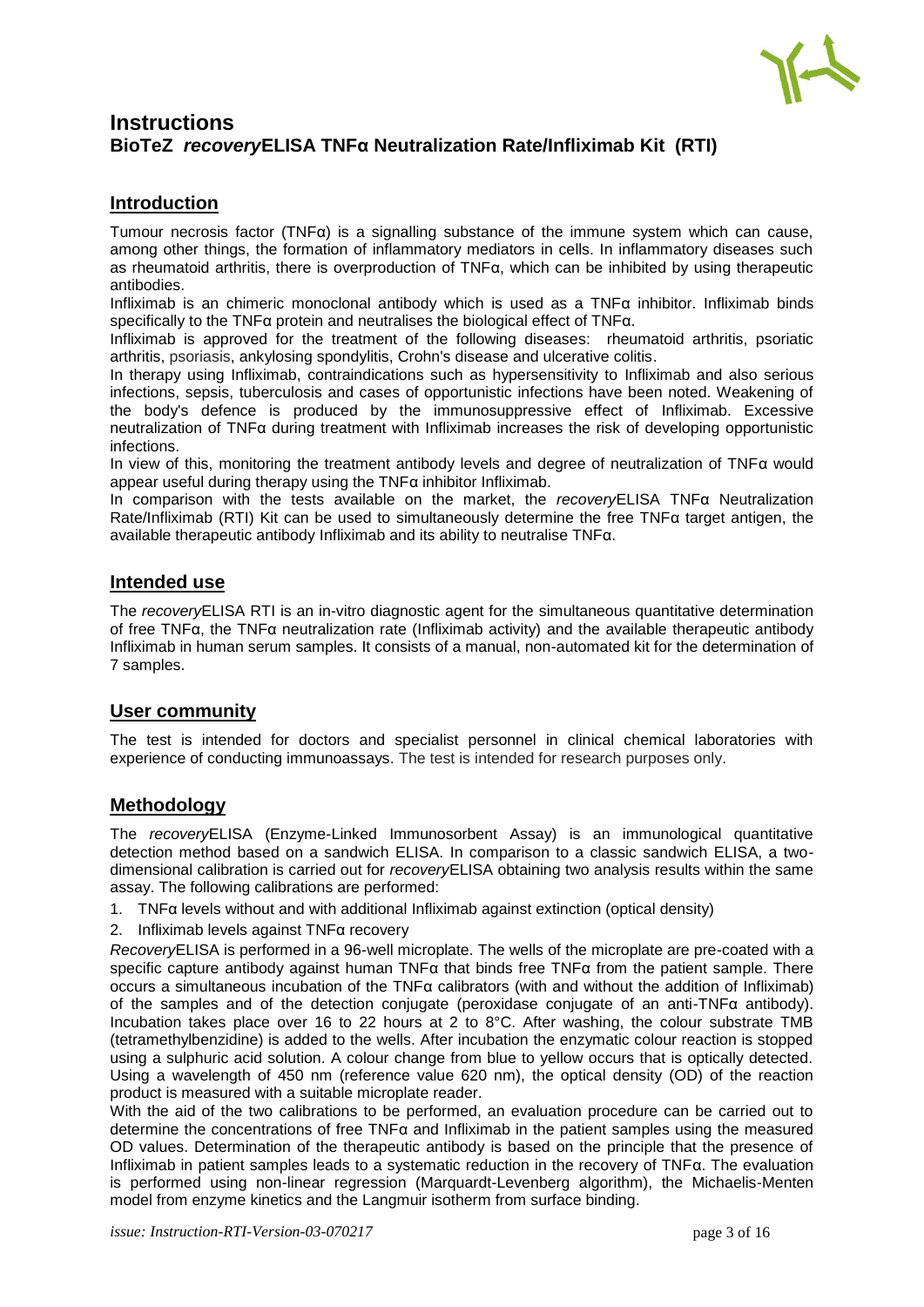

# **Kit components RTI**

| No.            | <b>Components</b>                                       | <b>Marking</b>                         | <b>Volume</b>         | Colour of top cap | Con-<br>dition ** |
|----------------|---------------------------------------------------------|----------------------------------------|-----------------------|-------------------|-------------------|
| $\mathbf{1}$   | Microplate coated with anti-TNFa<br>antibody            | <b>RT-PLATE</b>                        | 12 Strips<br>á 8 well |                   | G                 |
| $\overline{2}$ | Sample dilution buffer                                  | <b>RTI-SAMPLE-</b><br><b>BUF</b>       | $1 \times 6.0$ mL     | colourless        | G                 |
| 3              | $TNF\alpha$ concentrate<br>(2000 ng TNF/ml)*            | <b>RT-TNF-CONC</b>                     | $1 \times 0.15$ mL    | black             | $\mathsf{R}$      |
| $\overline{4}$ | $TNF\alpha$ dilution buffer                             | <b>RT-TNF-</b><br><b>DILUTION-BUF</b>  | $1 \times 7.0$ mL     | blue              | G                 |
| 5              | Therapy antibody calibrator 0<br>(0 µg Infliximab/mL)   | <b>RTI-TAK0</b>                        | $1 \times 0.8$ mL     | yellow            | G                 |
| $6\phantom{1}$ | Therapy antibody calibrator 1<br>(0,2 µg Infliximab/mL) | <b>RTI-TAK1</b>                        | $1 \times 0.8$ mL     | yellow            | G                 |
| $\overline{7}$ | Therapy antibody calibrator 2<br>(0,6 µg Infliximab/mL) | <b>RTI-TAK2</b>                        | $1 \times 0.8$ mL     | yellow            | G                 |
| 8              | Therapy antibody calibrator 3<br>(2,4µg Infliximab/mL)  | <b>RTI-TAK3</b>                        | $1 \times 0.8$ mL     | yellow            | G                 |
| 9              | Control                                                 | <b>RTI-CONTROL</b>                     | $1 \times 0.8$ mL     | red               | G                 |
| 10             | Anti-TNF antibody HRP conjugate                         | <b>RTI-CONJ</b>                        | $1 \times 6.0$ mL     | green             | G                 |
| 11             | <b>TMB</b> reagent                                      | <b>RT-TMB</b>                          | 1 x 11.0 mL           | brown             | G                 |
| 12             | Stopping solution (1M $H_2SO_4$ )                       | RT-STOP-H <sub>2</sub> SO <sub>4</sub> | $1 \times 3.0$ mL     | colourless        | G                 |
| 13             | Washing buffer concentrate (10x)                        | <b>RT-WASHBUF</b><br>10x               | 1 x 30.0 mL           | colourless        | $\overline{R}$    |
| 14             | Cover sheeting for microplate                           |                                        | 1 piece               |                   | G                 |

**\* Concentration of TNFα is calibrated against WHO Reference Reagent**

**\*\* Condition: G = ready for use; R = reconstitution required**

# **Test procedure**

The test sequence comprises 2 reaction steps. A washing stage must be performed between these reaction steps:

| <b>Reaction step 1:</b> | Incubation of the following assay components:<br>anti-TNF antibody HRP conjugate RTI-CONJ, calibrators RTI-TNF-CAL 0<br>bis 4 and RTI-TAK 0 bis 3, samples 1-7, control RTI-CONTROL |
|-------------------------|-------------------------------------------------------------------------------------------------------------------------------------------------------------------------------------|
| <b>Washing stage:</b>   | 1:10 diluted <b>RT-WASHBUF 10x</b>                                                                                                                                                  |
| <b>Reaction step 2:</b> | Colour reaction with the components RT-TMB and RT-STOP-H <sub>2</sub> SO <sub>4</sub>                                                                                               |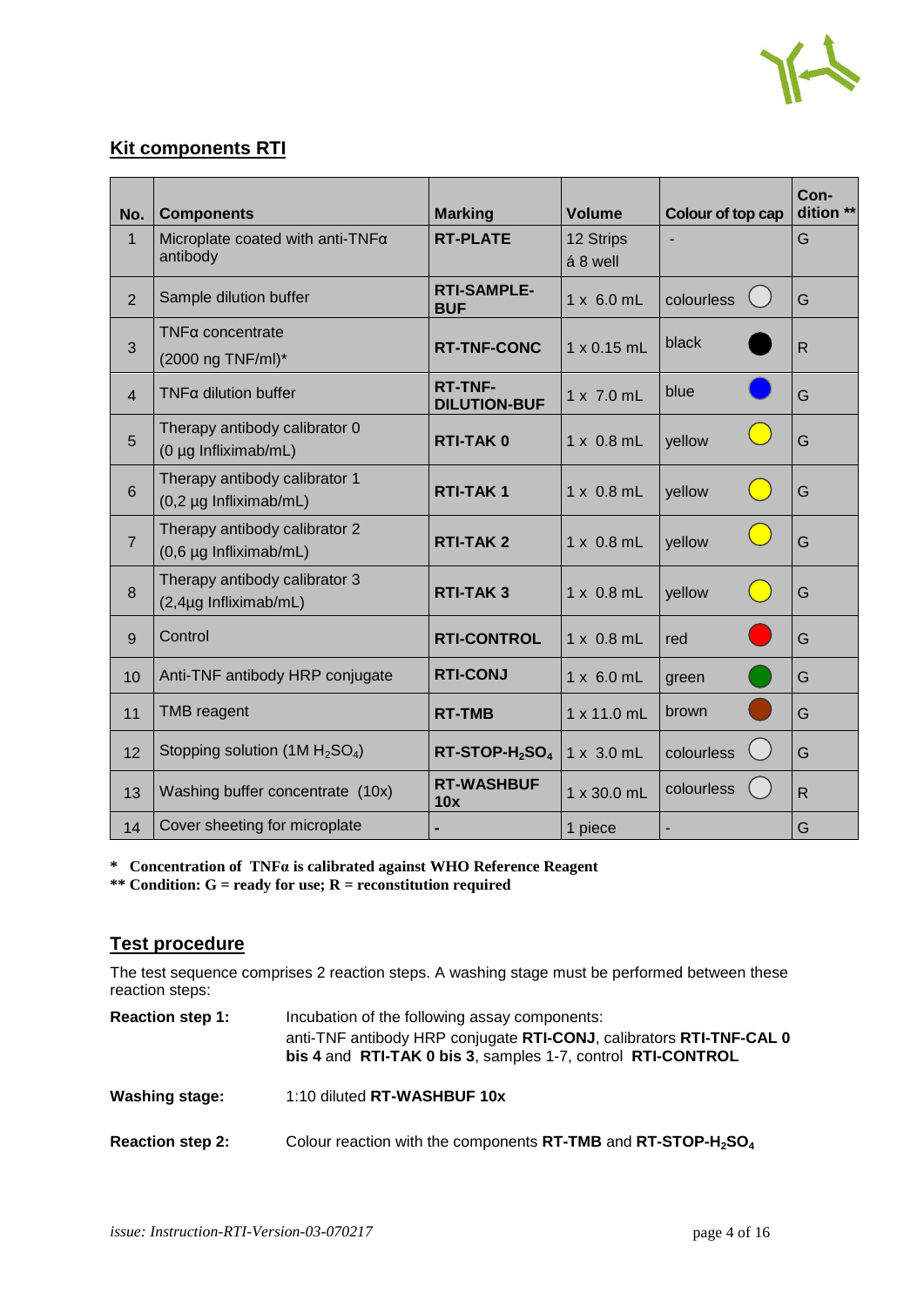

Once the kit reagents have been prepared and brought to temperature for reaction step 1 and following completion of the dilution of the samples, the assay is pipetted according to the microplate schematic for TNFα calibrators, samples, control and therapeutic antibody calibrators.

The wells A1-H4 of the microplate are designated for the calibration curve with TNFα calibrators **RTI-TNF-CAL 0 to 4** and the therapy antibody calibrators **RTI-TAK 0 to 3**. The samples are pipetted in rows into wells A5-H12 (8 wells per sample) and topped up with the TNFα calibrators **RTI-TNF-CAL 0, 1, 2 and 4**. Repeat determinations are performed for each calibrator.

1x 50 µL and 2x 25 µL of the specified solutions are pipetted into each well with a Multipette and a Combitip with pipette tip.

# **Layout of the microplate**

|     | Strip                | 1               | $\overline{2}$ | 3                            | $\overline{4}$  | 5                                                            | 6                | 7 | 8                       | 9 | 10               | 11                                  | 12               |                    |
|-----|----------------------|-----------------|----------------|------------------------------|-----------------|--------------------------------------------------------------|------------------|---|-------------------------|---|------------------|-------------------------------------|------------------|--------------------|
|     |                      |                 |                | <b>Field of calibrators</b>  |                 |                                                              |                  |   | <b>Field of samples</b> |   |                  |                                     |                  |                    |
|     |                      |                 |                | Strip 1-4                    |                 | <b>Strip 5-12</b><br>Topping up the samples with $TNF\alpha$ |                  |   |                         |   |                  |                                     |                  |                    |
|     |                      |                 |                | $TNF\alpha$ calibrators      |                 |                                                              |                  |   |                         |   |                  |                                     |                  |                    |
|     |                      | RTI-            |                | RTI- RTI-                    | RTI-            |                                                              |                  |   | calibrators             |   |                  | RTI-TNF- RTI-TNF- RTI-TNF- RTI-TNF- |                  | <b>Samples</b>     |
|     | <b>RTI-TAK</b>       |                 | TNF- TNF-      | TNF-                         | TNF-            |                                                              | CAL <sub>4</sub> |   | CAL <sub>2</sub>        |   | CAL <sub>1</sub> |                                     | CAL <sub>0</sub> | 1:10               |
| Row | calibrators          | <b>CAL</b><br>n | <b>CAL</b>     | <b>CAL</b><br>$\overline{2}$ | <b>CAL</b><br>3 |                                                              |                  |   |                         |   |                  |                                     |                  | diluted            |
| A   | RTI-TAK <sup>O</sup> |                 |                |                              |                 |                                                              |                  |   |                         |   |                  |                                     |                  | Sample 1           |
| B   |                      |                 |                |                              |                 |                                                              |                  |   |                         |   |                  |                                     |                  | Sample 2           |
| C   | RTI-TAK1             |                 |                |                              |                 |                                                              |                  |   |                         |   |                  |                                     |                  | Sample 3           |
| D   |                      |                 |                |                              |                 |                                                              |                  |   |                         |   |                  |                                     |                  | Sample 4           |
| E   | RTI-TAK2             |                 |                |                              |                 |                                                              |                  |   |                         |   |                  |                                     |                  | <b>RTI-CONTROL</b> |
| F   |                      |                 |                |                              |                 |                                                              |                  |   |                         |   |                  |                                     |                  | Sample 5           |
| G   | RTI-TAK <sub>3</sub> |                 |                |                              |                 |                                                              |                  |   |                         |   |                  |                                     |                  | Sample 6           |
| H   |                      |                 |                |                              |                 |                                                              |                  |   |                         |   |                  |                                     |                  | Sample 7           |

The kit is delivered cooled and must be stored until ready for use without any interruption of the cold chain at a temperature of 2 to 8 ° C.

All kit components are designed for single use only.

# **Other materials and equipment required**

Multipette and Combitips, 10-100 µL and 100-1000 µL pipettes and tips, timer, measuring cylinder, distilled water, vortexer, microplate shaker, washing device for microplates (where available), microplate reader (450 nm / 620 nm), computer with Microsoft Excel, version from 2003 and **evaluation software** **©** *recovery***ELISA TNFα Neutralization Rate/Infliximab**, download from www.biotez.de

# **Preparation of Samples**

This test must only be used for human blood serum. The blood may be collected with any ordinary serum collecting tubes (e.g. Vacutainer, Sarstedt serum monovette). The blood sample should be left to stand for at least 20 minutes, but for no longer than one hour, to ensure the full coagulation of the sample. The blood samples should always stand dark. After centrifugation (e.g. 10 mins at 1500 g, or see the table for the rpm for the centrifuge used), transfer the supernate obtained (serum) into a neutral test tube. Please do not forget to give all samples a unique identification, even where used in your own laboratory, i.e. each should be labelled in such a way as to prevent confusion. It is recommended that you note the date and time of collection, so that should discrepancies later occur, you are able to ensure traceability.

Haemolytic or lipaemic sera may not be used.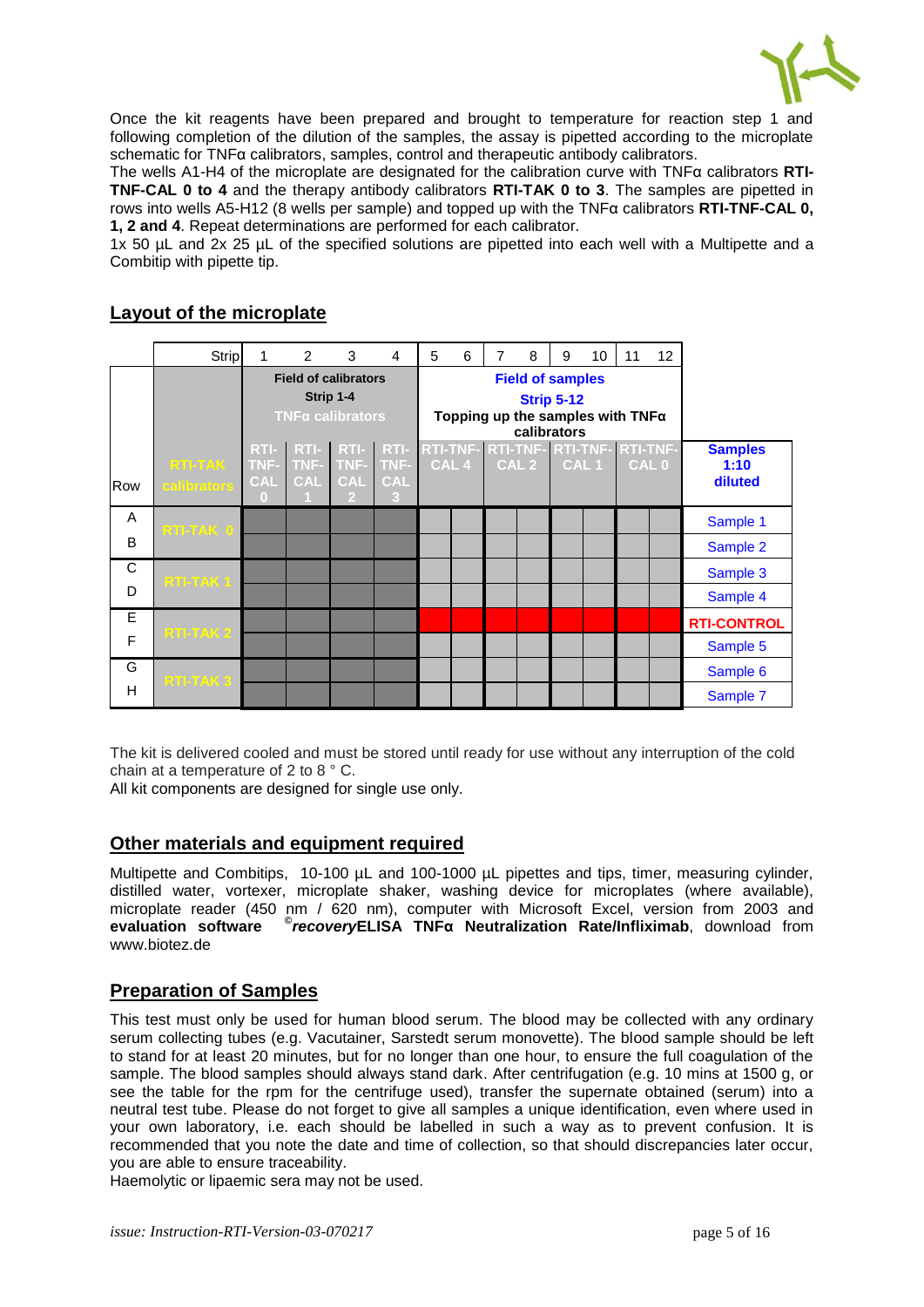

When the sera can not be tested within 2 hours, so they must be kept in the dark at a storage temperature of -20 ° C in portions (servings recommended 100-200μL).

You should, however, avoid repeatedly freezing and thawing the samples. Before conducting the tests, allow the serum samples to reach room temperature (20-25 °C) and mix them well. This kit allows 7 samples (in repeat determination) to be measured.

The samples should generally be diluted 1:10 with the sample diluent **RTI-SAMPLE-BUF** before performing the test as follows: 60 µL human serum sample and 530 µL **RTI-SAMPLE-BUF**.

# **Test sequence:** *Steps A to I*

## **A. Preparation of the kit**

The following reagents should be brought to room temperature (20-25 °C) before use in reaction step 1.

- 1 microplate **RT-PLATE**
- 1 sample dilution buffer **RTI-SAMPLE-BUF**
- 1 Anti-TNF antibody HRP conjugate **RTI-CONJ**
- 1 TNFα concentrate **RT-TNF-CONC**
- 1 TNFα dilution buffer **RT-TNF-DILUTION-BUF**
- 4 calibrators **RTI-TAK 0,1,2,3**
- 1 control **RTI-CONTROL**

The reagents **RTI-WASHBUF 10x, RT-TMB und RT-STOP-H2SO4** are required on the second day and must be stored at 2-8 ° C.

#### **B. Preparation of Combitips with pipette tips**

1 Combitip with tip for 50 µL pipetting 17 Combitips with tip for 25 µL pipetting

# **C. Diluting the samples**

Dilute the serum samples 1:10 with the diluent **RTI-SAMPLE-BUF**. Each 60 µL serum sample should be diluted with 530 µL **RTI-SAMPLE-BUF**.

# **D. Reconstitution of RT-TNF-CONC with RT-TNF-DILUTION-BUF and preparation of RTI-TNF-CAL 0-4**

The TNFα concentrate **RT-TNF-CONC** must be reconstituted with reagent TNFα dilution buffer **RT-TNF-DILUTION-BUF** immediately before use. Prepare the **RTI-TNF-CAL 0-4** as follows:

At first, provide 4 vessels for the preparation of **RTI-TNF-CAL 1-4**. Pipette the following volume of **RT-TNF-DILUTION-BUF** in the corresponding bottles:

| Reagent                  | Volume of<br>RT-TNF-DILUTION-BUF [µl] |
|--------------------------|---------------------------------------|
| RTI-TNF-CAL 3 (32 ng/ml) | 2460                                  |
| RTI-TNF-CAL 4 (24 ng/ml) | 500                                   |
| RTI-TNF-CAL 2 (16 ng/ml) | 600                                   |
| RTI-TNF-CAL 1 (8ng/ml)   | 600                                   |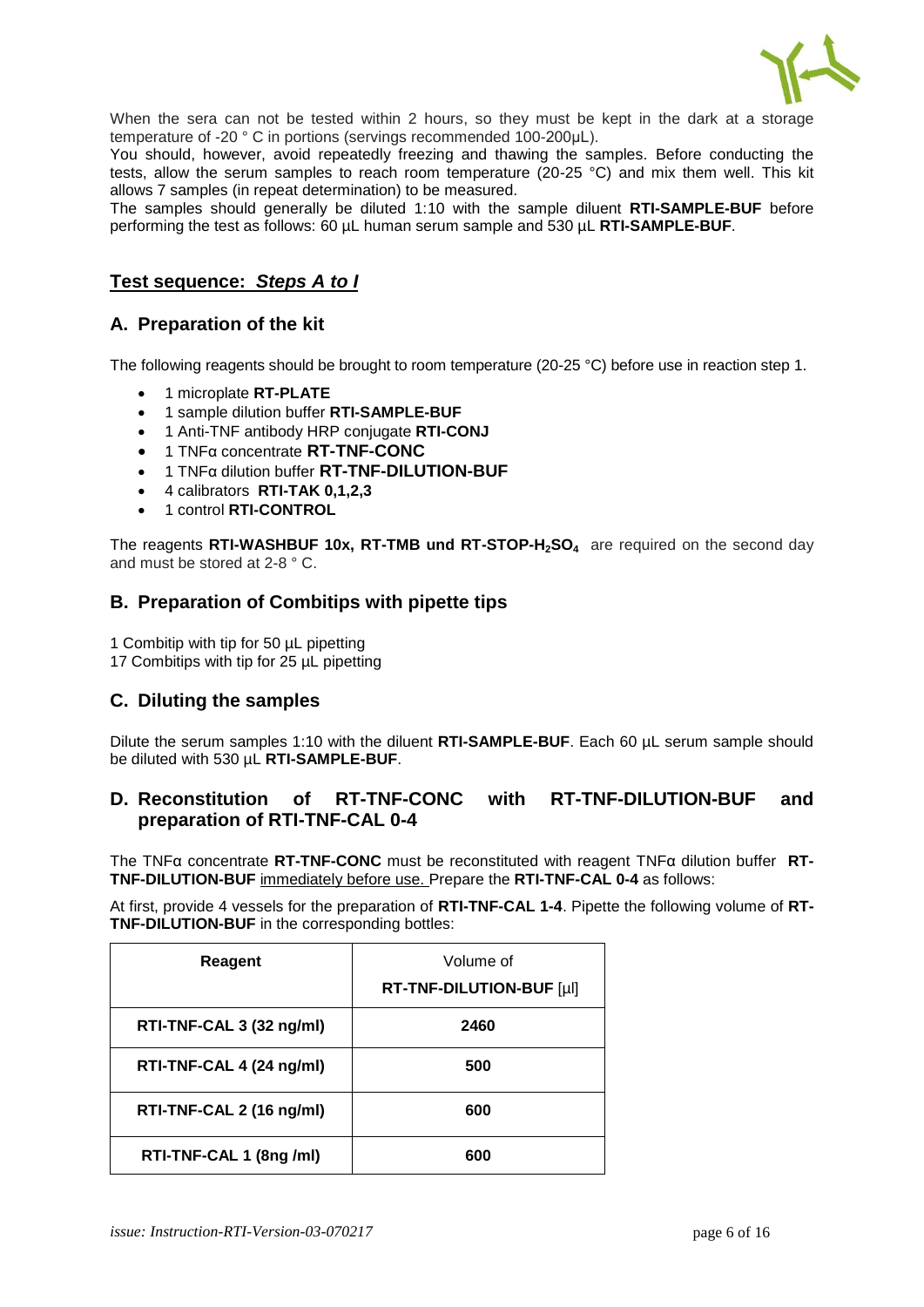

Start the dilution as follows:

- 1. Pipette 40 µL **RT-TNF-CONC** into the reagent **RTI-TNF-CAL 3 (32ng/ml)** and mix.
- 2. Pipette 1500 µL **RTI-TNF-CAL 3 (32ng/ml)** into the reagent **RTI-TNF-CAL 4 (24ng/ml)** and mix.
- 3. Pipette 1200 µL **RT-TNF-CAL 4 (24ng/ml)** into the reagent **RTI-TNF-CAL 2 (16ng/ml)** and mix.
- 4. Pipette 600 **µL RTI-TNF-CAL 2 (16ng/ml)** into the reagent **RTI-TNF-CAL 1 (8ng/ml)** and mix.

The calibrators **RTI-TNF-CAL 1, 2, 3** and **4** are now ready to use immediately. They can not be stored. The **RT-TNF-DILUTION-BUF** serves as the calibrator **RTI-TNF-CAL 0** (0ng/ml) and is ready to use.

# **Scheme of Dilution Procedure:**



# **E. Microplate**

The microplate **RT-PLATE** should be removed from its packaging immediately before start of pipetting.

# **F. Pipetting**

The entire pipetting process should be carried out within a time of not more than 20 minutes.

**Note:** The individual pipetting steps 1 to 12 must be followed exactly as described below. Any nonobservance of these instructions will compromise the accuracy of the assay and the software is likely to deliver false results in the evaluation.

Pipette carefully into the middle of the wells. Always use a Combitip with tip!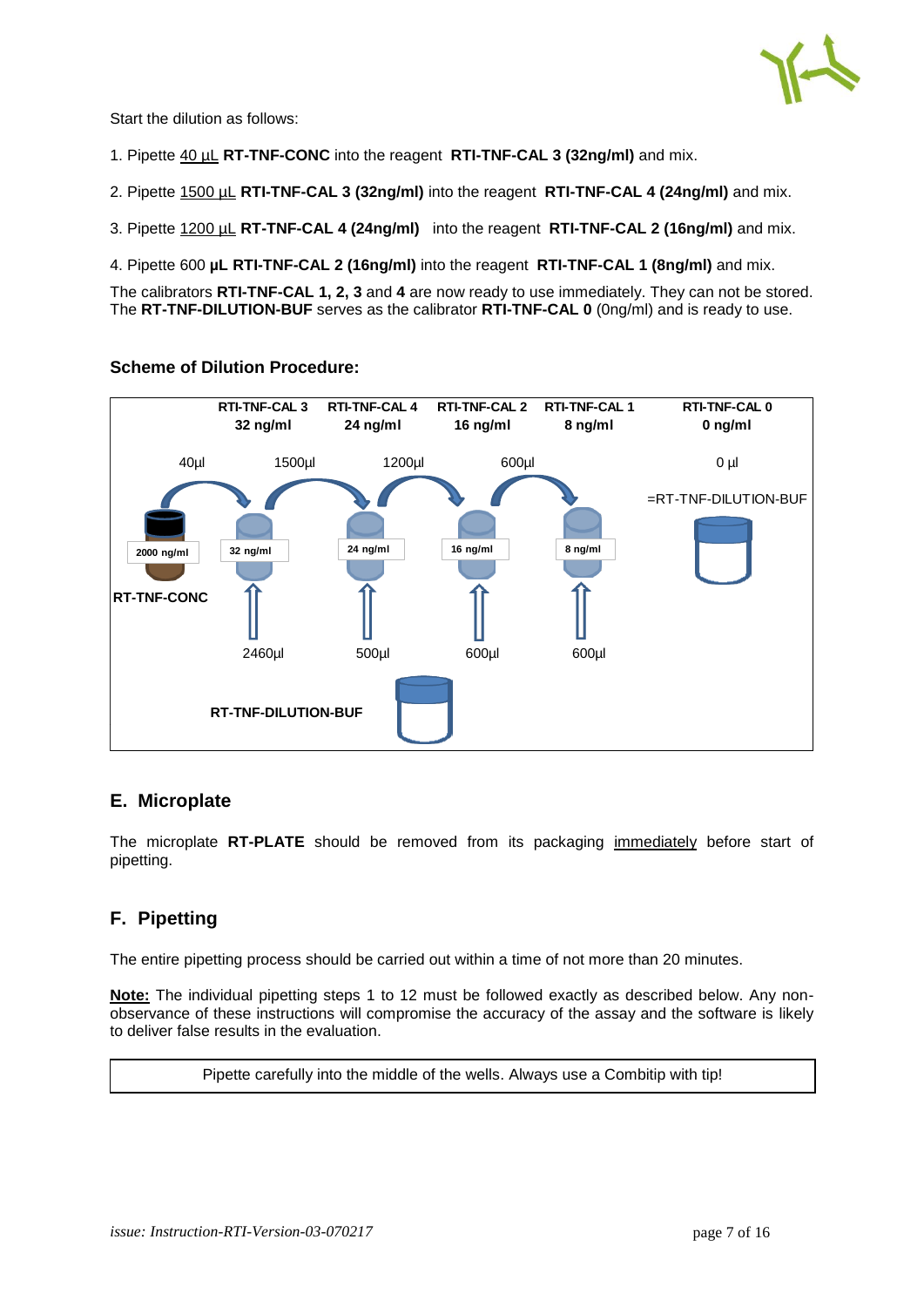

1. Pipette 50 µL Anti-TNFα antibody HRP conjugate **RTI-CONJ** into each of the 96 wells (A1-H12) of the **RT-PLATE.**

|              | ۲h             | 12             | 3              | 4              | 5              | 6              |           | 8              | $\mathbf{Q}$   | 10              | 11              | 12              |
|--------------|----------------|----------------|----------------|----------------|----------------|----------------|-----------|----------------|----------------|-----------------|-----------------|-----------------|
| A            | A1             | А2.            | A3             | A4             | A5             | A6             | A7        | A <sub>8</sub> | A9             | A10             | A11             | A12             |
| B            | <b>B1</b>      | B2             | <b>B3</b>      | <b>B4</b>      | <b>B5</b>      | <b>B6</b>      | <b>B7</b> | <b>B8</b>      | <b>B9</b>      | <b>B10</b>      | <b>B11</b>      | <b>B12</b>      |
| $\mathsf{C}$ | C <sub>1</sub> | C <sub>2</sub> | C <sub>3</sub> | C <sub>4</sub> | C <sub>5</sub> | C6             | C7        | C8             | C9             | C <sub>10</sub> | C <sub>11</sub> | C <sub>12</sub> |
| D            | D1             | D <sub>2</sub> | D <sub>3</sub> | D4             | D <sub>5</sub> | D <sub>6</sub> | D7        | D <sub>8</sub> | D <sub>9</sub> | D <sub>10</sub> | D <sub>11</sub> | D <sub>12</sub> |
| Е            | E <sub>1</sub> | E2.            | E <sub>3</sub> | E4             | E5             | E <sub>6</sub> | E7        | E8             | E9             | E <sub>10</sub> | E11             | E12             |
| F            | F1             | F <sub>2</sub> | F3             | F4             | F5             | F6             | F7        | F <sub>8</sub> | F9             | F <sub>10</sub> | F <sub>11</sub> | F12             |
| G            | G1             | G2             | G <sub>3</sub> | G4             | G5             | G <sub>6</sub> | G7        | G8             | G <sub>9</sub> | G10             | G11             | G12             |
| н            | Н1             | H2             | H <sub>3</sub> | H4             | Η5             | H <sub>6</sub> | Н7        | H <sub>8</sub> | H <sub>9</sub> | <b>H10</b>      | H11             | H <sub>12</sub> |

2. Pipette 25 µL therapy antibody calibrator 0 **RTI-TAK 0** into the 8 wells A1 - A4 and B1 - B4.

|              |                | $\overline{2}$ | 3              | 4         | 5              | 6         |    | 8  | 9              | 10              | 11              | 12              |
|--------------|----------------|----------------|----------------|-----------|----------------|-----------|----|----|----------------|-----------------|-----------------|-----------------|
| A            | A1             | A2.            | A3             | A4        | А5             | A6        | A7 | A8 | A9             | A10             | A11             | A12             |
| B            | B1             | Β2             | <b>B3</b>      | <b>B4</b> | <b>B5</b>      | <b>B6</b> | Β7 | Β8 | B9             | <b>B10</b>      | <b>B11</b>      | <b>B12</b>      |
| $\mathsf{C}$ | C <sub>1</sub> | C2             | C <sub>3</sub> | C4        | C5             | C6        | C7 | C8 | C <sub>9</sub> | C <sub>10</sub> | C <sub>11</sub> | C <sub>12</sub> |
| D            | D1             | D <sub>2</sub> | D3             | D4        | D <sub>5</sub> | D6        | D7 | D8 | D9             | D <sub>10</sub> | D <sub>11</sub> | D <sub>12</sub> |
| Е            | E1             | E <sub>2</sub> | E <sub>3</sub> | E4        | E5             | E6        | E7 | E8 | E9             | E <sub>10</sub> | E <sub>11</sub> | E <sub>12</sub> |
| F            | F1             | F2             | F3             | F4        | F <sub>5</sub> | F6        | F7 | F8 | F9             | F <sub>10</sub> | F11             | F12             |
| G            | G1             | G2             | G <sub>3</sub> | G4        | G5             | G6        | G7 | G8 | G9             | G <sub>10</sub> | G11             | G12             |
| н            | Η1             | Н2             | H3             | Η4        | <b>H5</b>      | H6        | Н7 | H8 | H9             | H <sub>10</sub> | H <sub>11</sub> | H12             |

3. Pipette 25 µL Therapy antibody Calibrator 1 **RTI-TAK 1** into the 8 wells C1 - C4 und D1 - D4 pipettieren.

|              |                | $\overline{2}$ | 3              | $\overline{4}$ | 5         | 6  | 7         | 8              | $\mathbf{Q}$   | 10              | 11              | $12 \overline{ }$ |
|--------------|----------------|----------------|----------------|----------------|-----------|----|-----------|----------------|----------------|-----------------|-----------------|-------------------|
| A            | A1             | А2             | A3             | A4             | А5        | A6 | A7        | A8             | A9             | A10             | A11             | A12               |
| B            | <b>B1</b>      | Β2             | B3             | Β4             | В5        | Β6 | <b>B7</b> | B8             | <b>B9</b>      | <b>B10</b>      | <b>B11</b>      | <b>B12</b>        |
| $\mathsf{C}$ |                | C <sub>2</sub> | C <sub>3</sub> | C <sub>4</sub> | C5        | C6 | C7        | C8             | C9             | C <sub>10</sub> | C <sub>11</sub> | C <sub>12</sub>   |
| D            | D <sub>1</sub> | D2.            | D <sub>3</sub> | D <sub>4</sub> | D5        | D6 | D7        | D <sub>8</sub> | D <sub>9</sub> | D <sub>10</sub> | D <sub>11</sub> | D <sub>12</sub>   |
| Е            | E <sub>1</sub> | E <sub>2</sub> | E3             | E4             | E5        | E6 | E7        | E8             | E9             | E <sub>10</sub> | E11             | E12               |
| F            | F <sub>1</sub> | F2             | F3             | F4             | F5        | F6 | F7        | F8             | F9             | F <sub>10</sub> | F11             | F12               |
| G            | G1             | G2             | G3             | G4             | G5        | G6 | G7        | G8             | G9             | G10             | G11             | G12               |
| Н            | H <sub>1</sub> | H <sub>2</sub> | H3             | Η4             | <b>H5</b> | H6 | Н7        | H8             | H9             | H <sub>10</sub> | H <sub>11</sub> | H <sub>12</sub>   |

4. Pipette 25 µL Therapy antibody Calibrator 2 **RTI-TAK 2** into the 8 wells E1 - E4 und F1 - F4.

|              | 1              | $\overline{2}$ | 3              | 4         | 5         | 6  | 7         | 8  | 9              | 10              | 11              | 12              |
|--------------|----------------|----------------|----------------|-----------|-----------|----|-----------|----|----------------|-----------------|-----------------|-----------------|
| A            | A1             | А2             | A3             | A4        | А5        | A6 | A7        | A8 | A9             | A10             | A11             | A12             |
| B            | <b>B1</b>      | Β2             | B3             | <b>B4</b> | <b>B5</b> | Β6 | <b>B7</b> | B8 | <b>B9</b>      | <b>B10</b>      | <b>B11</b>      | <b>B12</b>      |
| $\mathsf{C}$ | C1             | C <sub>2</sub> | C <sub>3</sub> | C4        | C5        | C6 | C7        | C8 | C9             | C <sub>10</sub> | C <sub>11</sub> | C <sub>12</sub> |
| D            | D1             | D <sub>2</sub> | D3             | D4        | D5        | D6 | D7        | D8 | D <sub>9</sub> | D <sub>10</sub> | D <sub>11</sub> | D <sub>12</sub> |
| Е            | E <sub>1</sub> | E2.            | E3             | E4        | E5        | E6 | E7        | E8 | E9             | E <sub>10</sub> | E11             | E12             |
| F            | F1             | F <sub>2</sub> | F3             | F4        | F5        | F6 | F7        | F8 | F9             | F <sub>10</sub> | F11             | F12             |
| G            | G1             | G2             | G3             | G4        | G5        | G6 | G7        | G8 | G9             | G10             | G11             | G12             |
| н            | H1             | H2             | H3             | Η4        | <b>H5</b> | H6 | Н7        | H8 | H9             | H <sub>10</sub> | H <sub>11</sub> | H12             |

5. Pipette 25 µL Therapy antibody Calibrator 3 **RTI-TAK 3** into the 8 wells G1 - G4 und H1 - H4.

|                |                | $\mathcal{P}$  | 3              | 4  | 5         | 6           | 7                             | 8         | $\mathbf{Q}$   | 10                                | 11              | 12              |
|----------------|----------------|----------------|----------------|----|-----------|-------------|-------------------------------|-----------|----------------|-----------------------------------|-----------------|-----------------|
| $\overline{A}$ | А1             | А2             | А3             | A4 | A5        | A6 I        | A7                            | A8        | A9             | A <sub>10</sub>   A <sub>11</sub> |                 | A12             |
| B              | <b>B1</b>      | <b>B2</b>      | <b>B3</b>      | Β4 | <b>B5</b> | <b>B6</b>   | Β7                            | <b>B8</b> | <b>B9</b>      | <b>B10</b>                        | <b>B11</b>      | <b>B12</b>      |
| $\mathsf{C}$   | C <sub>1</sub> | C <sub>2</sub> | C <sub>3</sub> | C4 | C5        | C6          | C7                            | C8        | C9             | C10                               | C <sub>11</sub> | C <sub>12</sub> |
| D              | D1             | D <sub>2</sub> | D <sub>3</sub> | D4 | D5        | <b>D6</b> I | D7 I                          | D8        | D9             | D <sub>10</sub>   D <sub>11</sub> |                 | D <sub>12</sub> |
| E              | E1             | E <sub>2</sub> | E3             | E4 | E5        | E6 I        | E7                            | E8        | E9             | E <sub>10</sub>                   | E11             | E <sub>12</sub> |
| F              | F <sub>1</sub> | F <sub>2</sub> | F3             | F4 | F5        | F6          | F7                            | F8        | F9             | F <sub>10</sub>                   | F <sub>11</sub> | F <sub>12</sub> |
| G              | G <sub>1</sub> | G2             | G3             | G4 | G5        | G6          | G7                            | G8        | G9 l           |                                   | G10 G11         | G12             |
| H              | H <sub>1</sub> | H2.            | H3             | H4 |           |             | $H5$ $H6$ $H7$ $\overline{ }$ | H8        | H <sub>9</sub> | <b>H10 H11</b>                    |                 | H <sub>12</sub> |

*issue: Instruction-RTI-Version-03-070217* page 8 of 16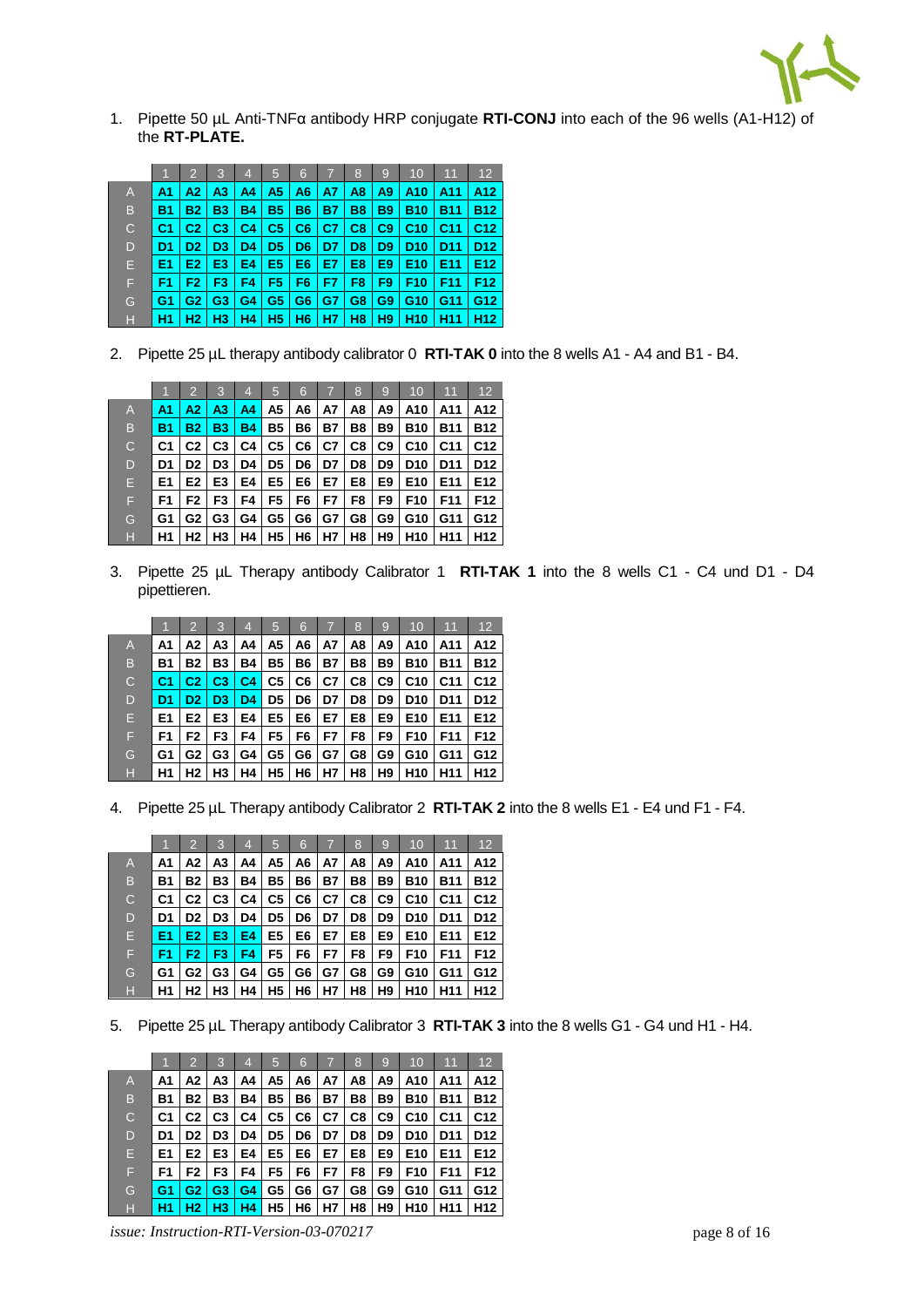6. Pipette 25 µL of a 1:10 dilution of each sample into 8 wells by row.

- Sample 1: A5-A12;
- Sample 2: B5-B12;
- Sample 3: C5-C12;
- Sample 4: D5-D12;
- Sample 5: F5-F12;
- Sample 6: G5-G12;
- Sample 7: H5-H12

**Note:** The wells E5-E12 are reserved for the control value and must not be used for the determination of samples.

|              |           | $\overline{2}$ | 3              | 4  | 5              | 6              | 7              | 8              | 9              | 10              | 11              | 12              |
|--------------|-----------|----------------|----------------|----|----------------|----------------|----------------|----------------|----------------|-----------------|-----------------|-----------------|
| A            | A1        | А2             | A3             | A4 | A5             | A6             | A7             | A8             | A9             | A10             | A11             | A12             |
| B            | <b>B1</b> | <b>B2</b>      | B3             | Β4 | <b>B5</b>      | <b>B6</b>      | <b>B7</b>      | <b>B8</b>      | <b>B9</b>      | <b>B10</b>      | <b>B11</b>      | <b>B12</b>      |
| $\mathsf{C}$ | C1        | C2             | C <sub>3</sub> | C4 | C <sub>5</sub> | C <sub>6</sub> | C <sub>7</sub> | C8             | C9             | C <sub>10</sub> | C <sub>11</sub> | C <sub>12</sub> |
| D            | D1        | D <sub>2</sub> | D3             | D4 | D <sub>5</sub> | D <sub>6</sub> | D7             | D <sub>8</sub> | D <sub>9</sub> | D <sub>10</sub> | D <sub>11</sub> | D <sub>12</sub> |
| Е            | E1        | E2             | E <sub>3</sub> | E4 | E5             | E6             | E7             | E8             | E9             | E <sub>10</sub> | E11             | E12             |
| F            | F1        | F2             | F3             | F4 | F <sub>5</sub> | F6             | F7             | F8             | F <sub>9</sub> | F <sub>10</sub> | F11             | F <sub>12</sub> |
| G            | G1        | G2             | G3             | G4 | G <sub>5</sub> | G <sub>6</sub> | G7             | G8             | G <sub>9</sub> | G <sub>10</sub> | G11             | G12             |
| Н            | H1        | H2             | H3             | Η4 | <b>H5</b>      | H <sub>6</sub> | H7             | H8             | H <sub>9</sub> | H <sub>10</sub> | H <sub>11</sub> | H <sub>12</sub> |

7. Pipette 8x 25 µL of the control **RTI-CONTROL** into the 8 wells E5-E12.

|                |                | $\mathfrak{p}$ | 3              | 4  | 5              | 6              | 7  | 8  | 9              | 10              | 11              | 12              |
|----------------|----------------|----------------|----------------|----|----------------|----------------|----|----|----------------|-----------------|-----------------|-----------------|
| $\overline{A}$ | Α1             | А2             | A3             | A4 | А5             | A6             | A7 | A8 | A9             | A10             | A11             | A12             |
| B              | B1             | Β2             | B3             | Β4 | <b>B5</b>      | Β6             | Β7 | Β8 | <b>B9</b>      | <b>B10</b>      | <b>B11</b>      | B12             |
| C              | C <sub>1</sub> | C2             | C <sub>3</sub> | C4 | C5             | C <sub>6</sub> | C7 | C8 | C <sub>9</sub> | C <sub>10</sub> | C <sub>11</sub> | C <sub>12</sub> |
| D              | D1             | D <sub>2</sub> | D3             | D4 | D5             | D6             | D7 | D8 | D <sub>9</sub> | D <sub>10</sub> | D <sub>11</sub> | D <sub>12</sub> |
| Е              | E1             | E <sub>2</sub> | E3             | E4 | E <sub>5</sub> | E6             | E7 | E8 | E9             | E <sub>10</sub> | E <sub>11</sub> | E12             |
| F              | F1             | F2             | F3             | F4 | F5             | F6             | F7 | F8 | F9             | F <sub>10</sub> | F <sub>11</sub> | F12             |
| G              | G1             | G2             | G3             | G4 | G5             | G6             | G7 | G8 | G9             | G10             | G11             | G12             |
| н              | Η1             | Н2             | H3             | Η4 | Н5             | H6             | Н7 | H8 | H9             | H <sub>10</sub> | H <sub>11</sub> | H12             |

8. Pipette 25 µL **RT-DILUTION-BUF= RTI-TNF-CAL 0** into the 8 wells A1 - H1 and into the 16 wells A11 – H11 and A12 – H12.

|                |           | $\mathcal{P}$  | 3              | 4  | 15        | 6  | 7  | 8  | 9              | 10              | 11              | 12              |
|----------------|-----------|----------------|----------------|----|-----------|----|----|----|----------------|-----------------|-----------------|-----------------|
| $\overline{A}$ | A1        | А2             | A3             | A4 | А5        | A6 | A7 | Α8 | A9             | A10             | A11             | A12             |
| B              | <b>B1</b> | Β2             | Β3             | Β4 | <b>B5</b> | Β6 | Β7 | B8 | <b>B9</b>      | <b>B10</b>      | <b>B11</b>      | <b>B12</b>      |
| $\mathsf{C}$   | C1        | C <sub>2</sub> | C <sub>3</sub> | C4 | C5        | C6 | C7 | C8 | C <sub>9</sub> | C <sub>10</sub> | C <sub>11</sub> | C <sub>12</sub> |
| D              | D1        | D <sub>2</sub> | D3             | D4 | D5        | D6 | D7 | D8 | D9             | D10             | <b>D11</b>      | D <sub>12</sub> |
| E              | E1        | E <sub>2</sub> | E <sub>3</sub> | E4 | E5        | E6 | E7 | E8 | E9             | E <sub>10</sub> | E11             | E12             |
| F              | F1        | F2             | F3             | F4 | F5        | F6 | F7 | F8 | F9             | F <sub>10</sub> | F11             | F <sub>12</sub> |
| G              | G1        | G2             | G3             | G4 | G5        | G6 | G7 | G8 | G9             | G10             | G11             | G12             |
| н              | Н1        | H <sub>2</sub> | H3             | H4 | Η5        | H6 | Н7 | H8 | H9             | H <sub>10</sub> | H <sub>11</sub> | H12.            |

9. Pipette 25 µL **reconstituted** TNFα calibrator 1 **RTI-TNF-CAL 1** into the 8 wells A2 - H2 and into the 16 wells  $\overline{A9 - H9}$  and  $\overline{A10 - H10}$ .

|    |           | $\mathfrak{p}$ | 3              | 4  | 5         | 6  |           | 8  | 9              | 10              | 11              | 12              |
|----|-----------|----------------|----------------|----|-----------|----|-----------|----|----------------|-----------------|-----------------|-----------------|
| A. | А1        | A2.            | A3             | A4 | А5        | A6 | A7        | A8 | A9             | A10             | A11             | A12             |
| B  | <b>B1</b> | B2             | Β3             | Β4 | <b>B5</b> | Β6 | <b>B7</b> | B8 | <b>B9</b>      | B10             | <b>B11</b>      | <b>B12</b>      |
| C  | C1        | C <sub>2</sub> | C <sub>3</sub> | C4 | C5        | C6 | C7        | C8 | C9             | C <sub>10</sub> | C <sub>11</sub> | C <sub>12</sub> |
| D  | D1        | D <sub>2</sub> | D <sub>3</sub> | D4 | D5        | D6 | D7        | D8 | D <sub>9</sub> | D <sub>10</sub> | D <sub>11</sub> | D <sub>12</sub> |
| Е  | E1        | E <sub>2</sub> | E <sub>3</sub> | E4 | E5        | E6 | E7        | E8 | E9             | E <sub>10</sub> | E11             | E <sub>12</sub> |
| F  | F1        | F2.            | F3             | F4 | F5        | F6 | F7        | F8 | F9             | F <sub>10</sub> | F11             | F12             |
| G  | G1        | G2             | G3             | G4 | G5        | G6 | G7        | G8 | G <sub>9</sub> | G <sub>10</sub> | G11             | G12             |
| н  | Η1        | H2             | H3             | H4 | <b>H5</b> | H6 | Н7        | H8 | H <sub>9</sub> | H <sub>10</sub> | H <sub>11</sub> | H12             |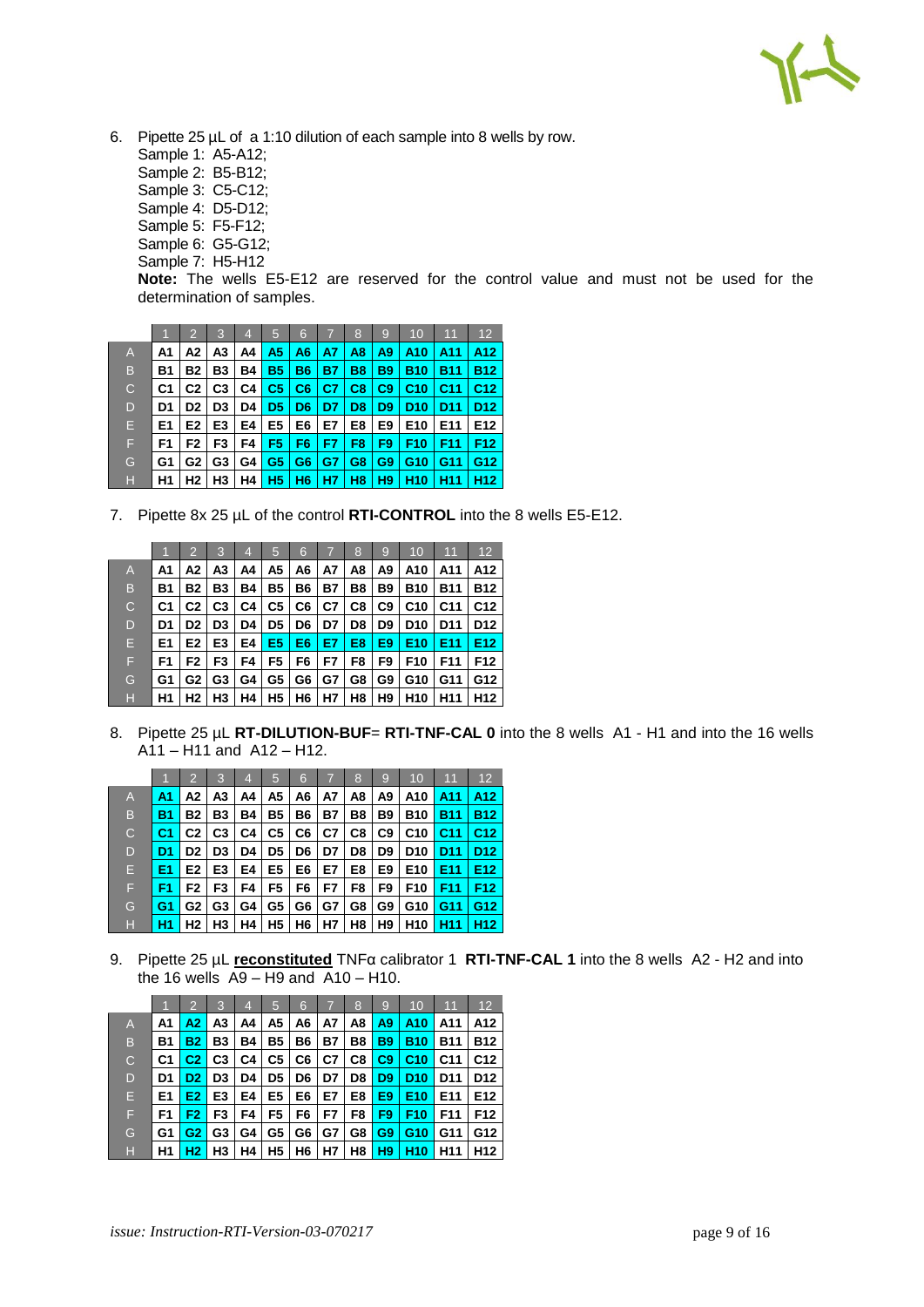

10. Pipette 25 µL **reconstituted** TNFα calibrator 2 **RTI-TNF-CAL 2** into the 8 wells A3 - H3 and into the 16 wells  $\overline{A7} - \overline{H7}$  and  $\overline{A8} - \overline{H8}$ .

|   |                | $\overline{2}$ | 3              | 4  | 5         | 6  | 7              | 8              | 9         | 10              | 11              | 12              |
|---|----------------|----------------|----------------|----|-----------|----|----------------|----------------|-----------|-----------------|-----------------|-----------------|
| A | Α1             | А2             | A3             | A4 | А5        | A6 | A7             | A8             | A9        | A10             | A11             | A12.            |
| B | <b>B1</b>      | <b>B2</b>      | B3             | Β4 | <b>B5</b> | Β6 | <b>B7</b>      | <b>B8</b>      | <b>B9</b> | <b>B10</b>      | <b>B11</b>      | <b>B12</b>      |
| C | C <sub>1</sub> | C2             | C <sub>3</sub> | C4 | C5        | C6 | C <sub>7</sub> | C8             | C9        | C <sub>10</sub> | C11             | C <sub>12</sub> |
| D | D1             | D <sub>2</sub> | D <sub>3</sub> | D4 | D5        | D6 | D7             | D <sub>8</sub> | D9        | D <sub>10</sub> | <b>D11</b>      | D12             |
| Е | E1             | E <sub>2</sub> | E3             | E4 | E5        | E6 | E7             | E8             | E9        | E <sub>10</sub> | E11             | E12             |
| F | F1             | F2             | F3             | F4 | F5        | F6 | F7             | F8             | F9        | F <sub>10</sub> | F11             | F12             |
| G | G1             | G2             | G <sub>3</sub> | G4 | G5        | G6 | G7             | G8             | G9        | G10             | G11             | G12             |
| н | H <sub>1</sub> | Н2             | H3             | Η4 | Н5        | H6 | H7             | H8             | H9        | H <sub>10</sub> | H <sub>11</sub> | H12             |

11. Pipette 25 µL **reconstituted** TNFα calibrator 3 **RTI-TNF-CAL 3** into the 8 wells A4 - H4.

|              | 1         | $\overline{2}$ | 3              | 4              | 5         | 6  | 7         | 8  | 9              | 10              | 11              | 12              |
|--------------|-----------|----------------|----------------|----------------|-----------|----|-----------|----|----------------|-----------------|-----------------|-----------------|
| A            | Α1        | А2             | A3             | A4             | А5        | A6 | A7        | A8 | A9             | A10             | A11             | A12             |
| B            | <b>B1</b> | Β2             | <b>B3</b>      | <b>B4</b>      | <b>B5</b> | Β6 | <b>B7</b> | Β8 | B9             | <b>B10</b>      | <b>B11</b>      | <b>B12</b>      |
| $\mathsf{C}$ | C1        | C2             | C <sub>3</sub> | C4             | C5        | C6 | C7        | C8 | C <sub>9</sub> | C <sub>10</sub> | C11             | C <sub>12</sub> |
| D            | D1        | D <sub>2</sub> | D3             | D <sub>4</sub> | D5        | D6 | D7        | D8 | D9             | <b>D10</b>      | <b>D11</b>      | D <sub>12</sub> |
| Е            | E1        | E <sub>2</sub> | E3             | E4             | E5        | E6 | E7        | E8 | E9             | E <sub>10</sub> | E <sub>11</sub> | E12             |
| F            | F1        | F2             | F3             | F4             | F5        | F6 | F7        | F8 | F9             | F <sub>10</sub> | F11             | F12             |
| G            | G1        | G2             | G3             | G4             | G5        | G6 | G7        | G8 | G9             | G10             | G11             | G12             |
| H            | Η1        | H <sub>2</sub> | H <sub>3</sub> | <b>H4</b>      | Н5        | H6 | Н7        | H8 | H9             | H <sub>10</sub> | H <sub>11</sub> | H12             |

12. Pipette 25 µL **reconstituted** TNFα Calibrator 4 **RTI-TNF-CAL 4** into the 16 wells A5 – H5 and A6  $-\overline{H}$ 

|                |                | 2              | 3              | 4  | 5              | 6              | 7         | 8  | 9         | 10              | 11              | 12              |
|----------------|----------------|----------------|----------------|----|----------------|----------------|-----------|----|-----------|-----------------|-----------------|-----------------|
| $\overline{A}$ | A1             | А2             | A3             | A4 | A5.            | A6             | A7        | A8 | Α9        | A10             | A11             | A12             |
| B              | <b>B1</b>      | Β2             | B3             | Β4 | <b>B5</b>      | <b>B6</b>      | <b>B7</b> | Β8 | <b>B9</b> | <b>B10</b>      | <b>B11</b>      | <b>B12</b>      |
| $\mathsf{C}$   | C1             | C2             | C <sub>3</sub> | C4 | C <sub>5</sub> | C6             | C7        | C8 | C9        | C <sub>10</sub> | C <sub>11</sub> | C <sub>12</sub> |
| D              | D1             | D <sub>2</sub> | D3             | D4 | D <sub>5</sub> | D <sub>6</sub> | D7        | D8 | D9        | D <sub>10</sub> | D11             | D12             |
| Е              | E1             | E <sub>2</sub> | E3             | E4 | E <sub>5</sub> | E <sub>6</sub> | E7        | E8 | E9        | E <sub>10</sub> | E11             | E12             |
| F              | F <sub>1</sub> | F <sub>2</sub> | F3             | F4 | F5             | F6             | F7        | F8 | F9        | F <sub>10</sub> | F <sub>11</sub> | F12             |
| G              | G1             | G2             | G3             | G4 | G <sub>5</sub> | G <sub>6</sub> | G7        | G8 | G9        | G10             | G11             | G12             |
| н              | H1             | Н2             | H <sub>3</sub> | Η4 | <b>H5</b>      | H <sub>6</sub> | Н7        | H8 | H9        | H <sub>10</sub> | H <sub>11</sub> | H12             |

# **G. Incubation**

Cover the microplate with adhesive film and briefly agitate on a microplate shaker. Cover with a lighttight covering and incubate in the dark in a refrigerator at 2-8 °C for 16 hours (overnight; minimum 16 h, maximum 22 h).

# **H. Washing step after at least 16 h incubation at +2-8 °**

The washing buffer concentrate (10x) **RT-WASHBUF10x** must be brought to room temperature before use and then diluted with distilled water 1:10 as follows: to 25 mL **RT-WASHBUF 10x** add distilled water to 250 mL volume = **reconstituted washing solution.**

After incubation remove the microplate from the refrigerator and wash 3x with 300 µL **reconstituted washing solution** per well by hand (with Multipette and Combitip) or wash with washing device for microplates. Lightly tap off excess liquid.

# **I. Enzymatic colour reaction**

- 1. Pipette 100 µL TMB substrate **RT-TMB** into each well with Multipette and Combitip + tip.
- 2. Cover microplate again with adhesive film and briefly agitate on the microplate shaker.
- 3. Incubate for 30 min at room temperature, keeping the microplate in the dark.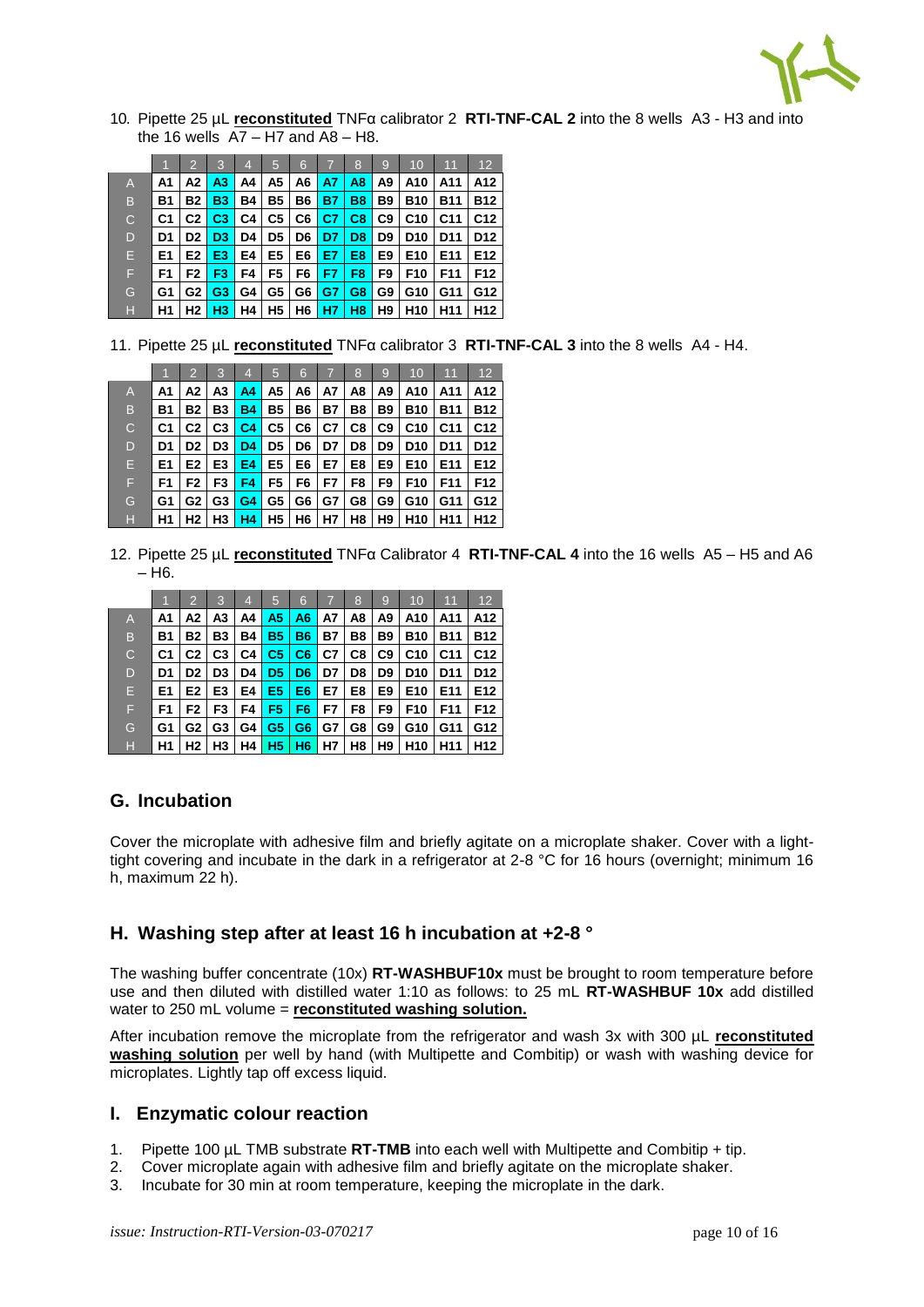

- 4. To halt incubation, pipette 25 µL stop solution **RT-STOP-H2SO4** into each well using Multipette and Combitip + tip. Briefly agitate on the microplate shaker.
- 5. Measure the OD values of the 96 wells using a microplate reader at 450 nm (reference wavelength 620 nm).

# **Test evaluation**

The measured values are evaluated using the evaluation software **©** *recovery***ELISA TNFα Neutralization Rate/Infliximab** (Download from the homepage www.biotez.de).

**Calculation steps from the extinction values to the determining of the free TNFα, the available therapeutic antibody Infliximab content in the serum, TNFα recovery and TNFα neutralization rate**

- Calculation of average values of all repeat determinations
- Correction of average values by unspecific binding
- Determination of the TNFα therapeutic antibody reference curve for the relationship of RTI-TNF-CAL 0-3 and RTI-TAK 0 using non-linear regression
- Calculation of antigen concentration and the average recovery of the antigen from the corrected extinction via reference curve
- Determination of the assay-specific recovery curve for Infliximab with reference to the average recovery of the antigen in standard curves
- Calculation of Infliximab content in the samples with reference to the recovery curve
- Calculation of the **TNFα recovery (%)**
- Calculation of the **TNFα neutralization rate (%)**
- Conversion of the TNFα and Infliximab levels to undiluted samples

The extinctions obtained from the reader file of the microplate reader should be transferred to the input template of the evaluation software **©** *recovery***ELISA TNFα Neutralization Rate/Infliximab** by means of Copy and Paste. The output of measurement values for TNFα and Infliximab can then be seen on the program page "Evaluation".

The TNFα level is given in ng/mL. The Infliximab level is given in µg/mL

Other impoRTInt results of recoveryELISA include determining the "TNFα recovery (%)" and "TNFα neutralization rate".

"**TNFα recovery**" refers to the TNFα recovery in *recovery*ELISA. This value is determined using the standard addition of TNFα (TNFα increase) for the serum sample. The value is shown in %.

The "**TNFα neutralization rate**" is calculated based on the difference between the "**TNFα recovery** " and 100%. This value refers to the serum sample and indicates the percentage of TNFα bound by the therapeutic antibody at the time of blood collection.

#### **Typical standard curves with TNF and Infliximab calibrators:**

|                                    | TNF concentration [ng/ml] |       |       |       |  |  |  |  |  |  |  |
|------------------------------------|---------------------------|-------|-------|-------|--|--|--|--|--|--|--|
| <b>Infliximab</b><br>[ $\mu$ g/ml] |                           |       | 16    | 32    |  |  |  |  |  |  |  |
|                                    | 0.023                     | 0.748 | 1.376 | 2.477 |  |  |  |  |  |  |  |
| 0.1                                | 0.022                     | 0.559 | 1.076 | 1.828 |  |  |  |  |  |  |  |
| 0.3                                | 0.023                     | 0.351 | 0.687 | 1.177 |  |  |  |  |  |  |  |
| 1.2                                | 0.015                     | 0.130 | 0.244 | 0.453 |  |  |  |  |  |  |  |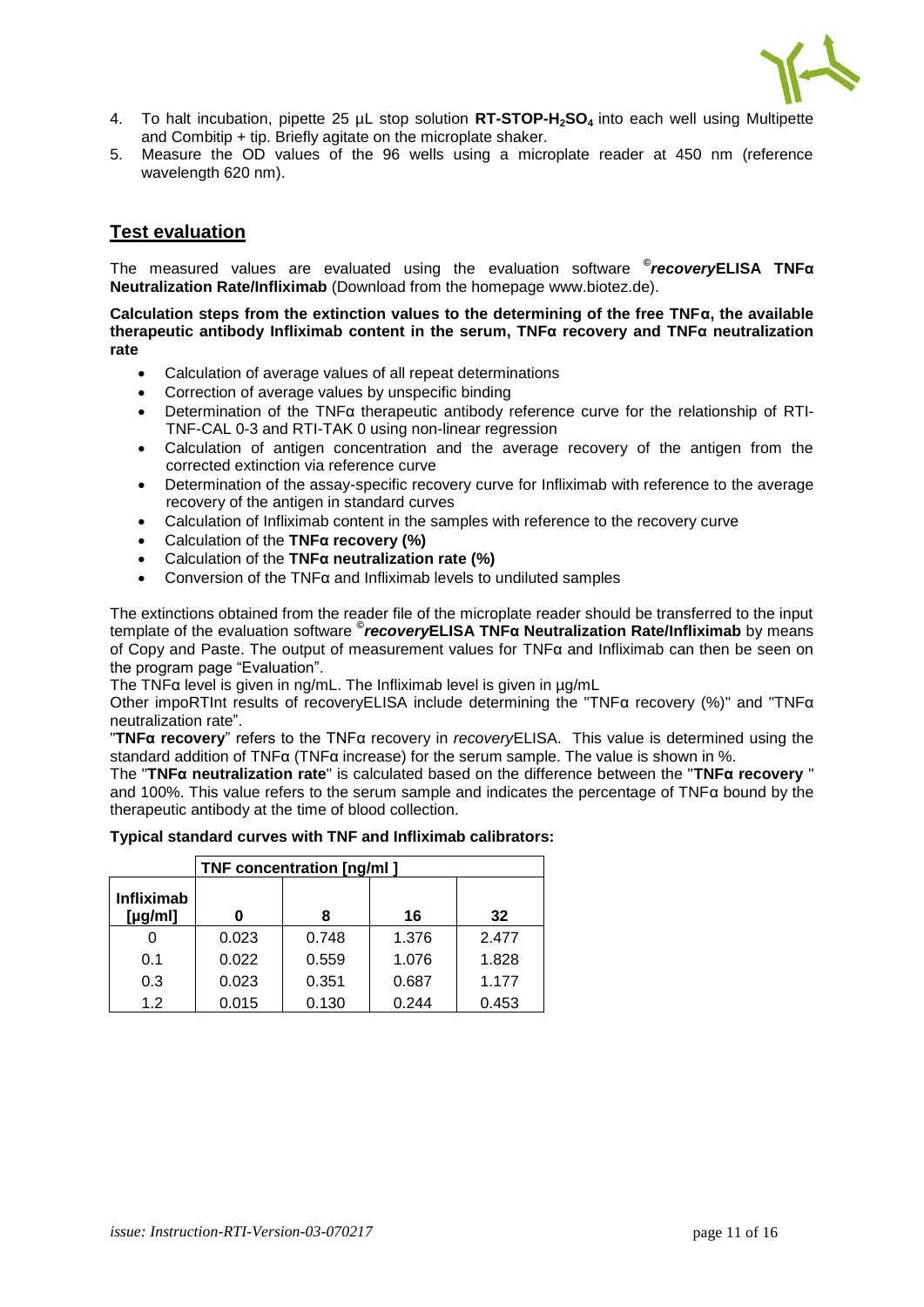

#### **Important information for supervising doctors:**

The *recovery*ELISA TNFα Neutralization Rate/Infliximab Kit (RTI) delivers the parameters mentioned above. The test result does not represent a recommendation for adjusting doses or treatment. Evaluation of the test result is the responsibility of the supervising doctor.

# **Capability characteristics of the method**

#### **Measurement range**

The *recovery*ELISA TNFα Neutralization Rate/Infliximab Kit (RTI) has the following measurement range:

| <b>Analyt</b> |                            | <b>Measurement Range</b><br>(for undiluted sample) |  |  |  |  |
|---------------|----------------------------|----------------------------------------------------|--|--|--|--|
| $TNF\alpha$   | Samples without Infliximab | $2 - 400$ ng/mL                                    |  |  |  |  |
|               | Samples with Infliximab    | $2 - 160$ ng/mL                                    |  |  |  |  |
| l Infliximab  |                            | $0.1 - 15 \mu g/mL$                                |  |  |  |  |

Please note, that samples are routinely measured with recoveryELISA RTI in a 1:10 dilution. Samples whose TNFα or Infliximab concentrations lie above the measurement ranges should be further diluted and tested again. However, a maximum dilution of 1:40 should not be exceeded to prevent errors occurring in the assay. The dilutions of the sample should be carried out as follows:

Dilution 1:20: Dilute 30 µL of human serum sample in 570 µL **RTI-SAMPLE-BUF**. Dilution 1:30: Dilute 20 µL of human serum sample in 580 µL **RTI-SAMPLE-BUF**. Dilution 1:40: Dilute 20 µL of human serum sample in 780 µL **RTI-SAMPLE-BUF**.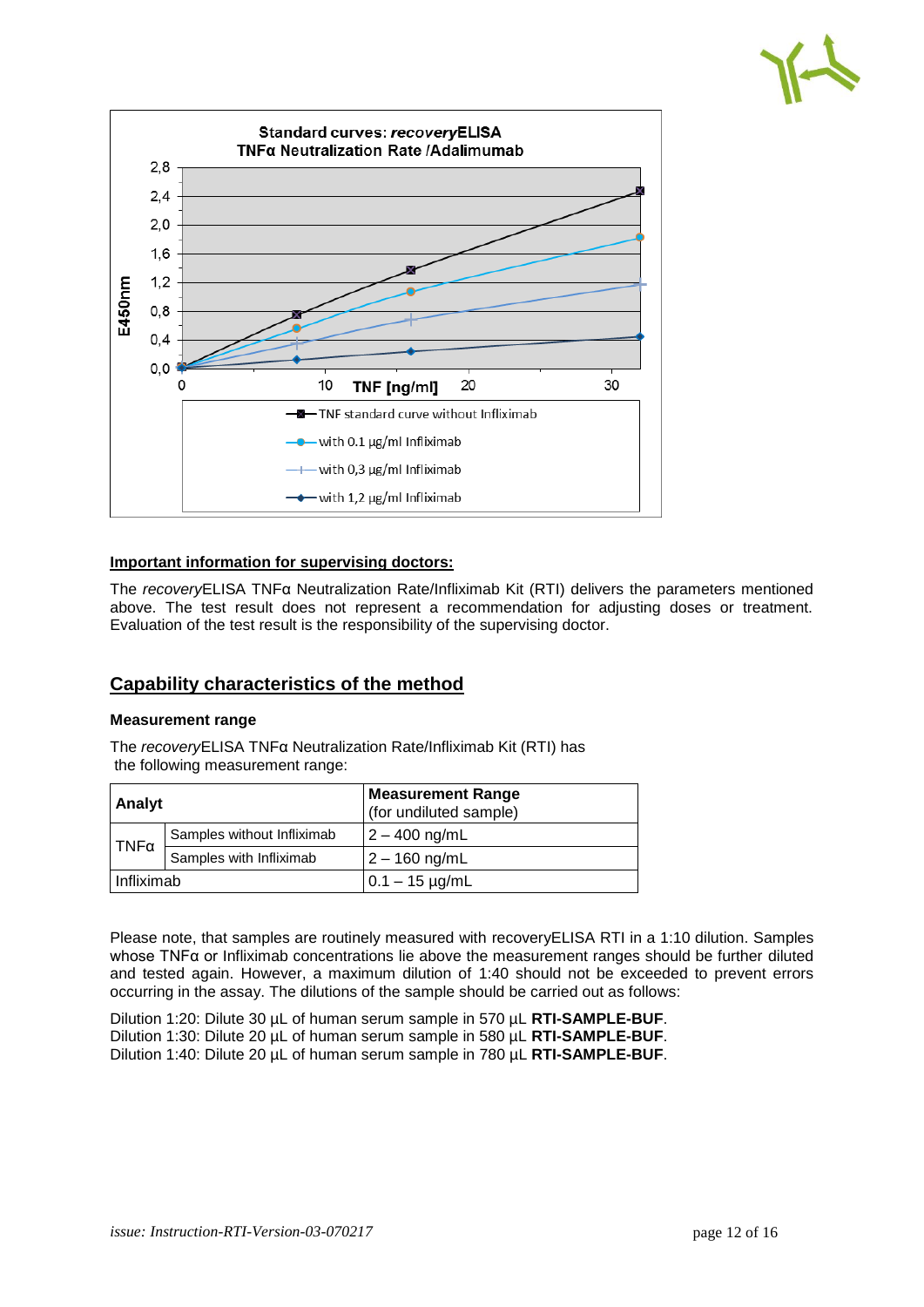

# **Precision**

| <b>Sample</b> | <b>Mean Value</b><br>TNFα<br>(ng/mL)   | <b>CV</b><br>(%) | <b>Mean Value</b><br><b>Infliximab</b><br>$(\mu g/mL)$ | СV<br>(%) |
|---------------|----------------------------------------|------------------|--------------------------------------------------------|-----------|
|               | serum, undiluted (after recalculation) |                  |                                                        |           |
|               | - 2                                    | -                | 5.7                                                    | 4.9       |
|               | 153.0                                  | っっ               | < 0.1                                                  | -         |

# **Intra-Assay Variance** (3 tests in 7fold determination)

#### **Inter-Assay Variance** (3 tests in 7fold determination)

| <b>Sample</b> | <b>Mean Value</b><br>TNFα<br>(ng/mL)   | CV<br>(%) | <b>Mean Value</b><br><b>Infliximab</b><br>$(\mu g/mL)$ | СV<br>(%) |  |  |  |  |  |  |
|---------------|----------------------------------------|-----------|--------------------------------------------------------|-----------|--|--|--|--|--|--|
|               | serum, undiluted (after recalculation) |           |                                                        |           |  |  |  |  |  |  |
| < 2           |                                        | -         | 5.6                                                    | 5.1       |  |  |  |  |  |  |
|               | 153.0                                  | 3.9       | < 0.1                                                  | -         |  |  |  |  |  |  |

#### **Linearity**

The assay should be conducted with a serum dilution of 1:10. For dilutions of 1:20 to 1:40, the linearity of the assay results to their dilution is assured.

#### **Specificity**

The *recovery*ELISA RTI detects specifically human TNFα. Cross-reactions with other serum proteins cannot be verified in physiological concentrations.

#### **References**

1. Strohner P: Patent: EP 1957980B1

Immunoassay for the simultaneous immunochemical determination of an analyte (antigen) and a treatment antibody targeting the analyte in samples (Recovery immunoassay)

2. Strohner P, Sarrach D, Reich JG, Becher G, Staatz A, Schäfer A, Steiß J-O, Häupl T: The Recovery-ELISA – a novel Assay Technique for the Therapy Control of Therapeutic Antibodies Am J Respir Crit Care Med 2010;181:A5674

3. Strohner P, Staatz A, Schäfer A, Becher G, Sarrach D, Reich JG, Steiß J-O, Häupl T: Monitoring of Monoclonal Antibody Therapy with a new Recovery ELISA Assay Technique (R-ELISA®) ERS Barcelona 2010, Abstract-No: 3399

4. Strohner P, Staatz A, Sarrach D, Steiß J-O, Becher G: The *recovery*ELISA – a newly devloped immunoassay for measurement of therapeutic antibodies and the target antigen during antibody therapy Clin Chem Lab Med 2012;50(7):1263-1269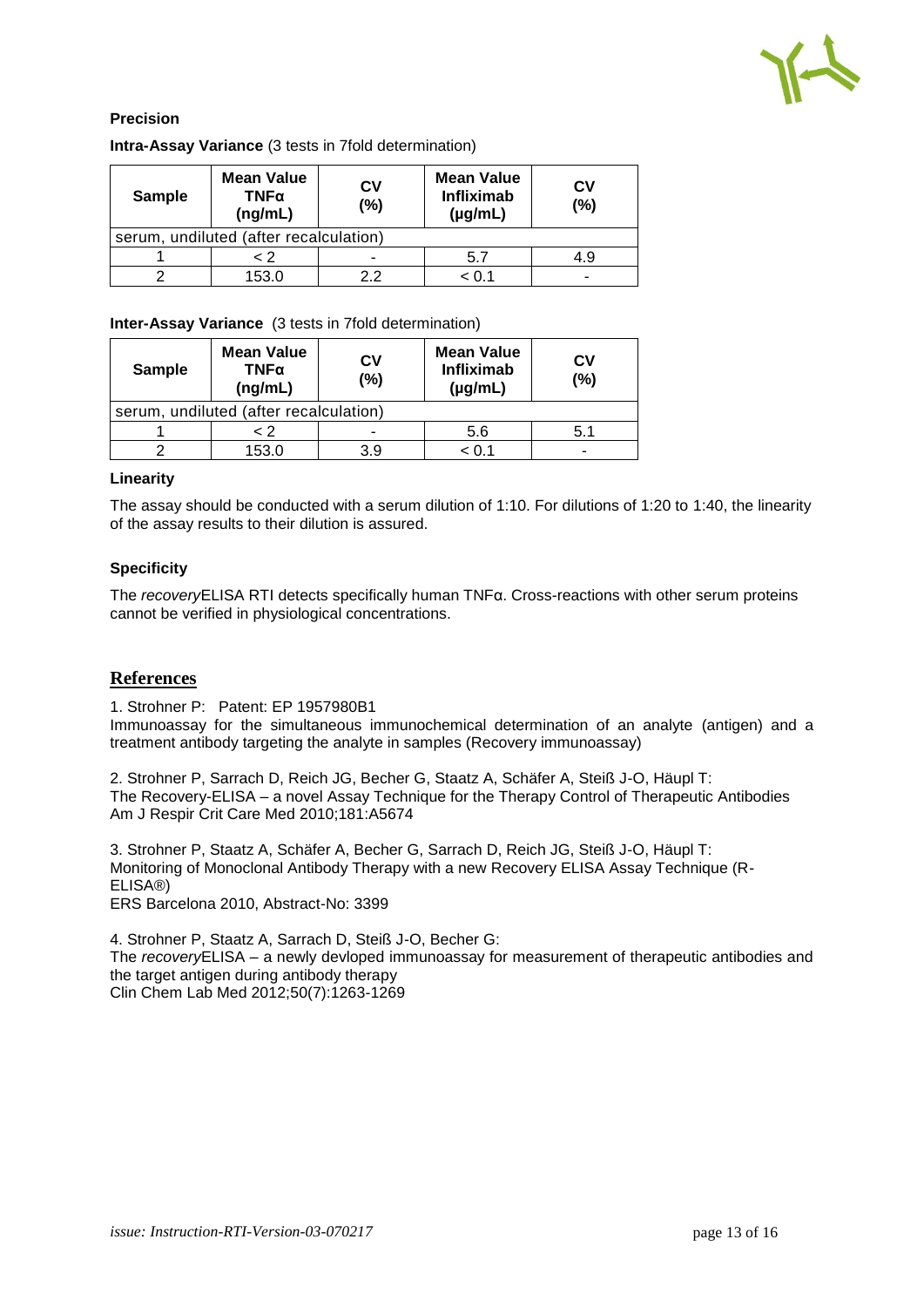

#### **Important points and precautions**

- 1. This kit has been manufactured in compliance with the EU in-vitro diagnostic guidelines (98/79/EG). The data provided by the manufacturer, particularly concerning its use, user community and intended purpose, must be strictly observed. The test must be conducted solely in accordance with these instructions, which contain the necessary instructions for use and warnings. Any modification to the test not authorised by the manufacturer, including with regard to its procedure or the reagents and materials used, is prohibited.
- 2. The manufacturer assumes no liability and indicates that the user is solely responsible for the consequences of any alterations made, for non-observance of instructions or for performing the tests without paying due attention.
- 3. The equipment used must be maintained in accordance with the manufacturers' instructions and any applicable guidelines. Before equipment is used it should be checked for fault-free operation.
- 4. The materials and reagents included in the kit are intended for single use only. Excess material and materials and reagents that have exceeded their expiry date/lifetime should be disposed of correctly. You should observe the regulations that apply to you.
- 5. Do not perform the test if the packaging or contents are damaged.
- 6. The test may only be carried out by trained specialists. Pregnant women should not perform the test.
- 7. The test is validated for use at room temperature (20 to 25°C), where the incubation following the first reaction step is carried out at a temperature of 2 to 8°C. Deviations in the climatic conditions can negatively influence the results.
- 8. You should exclusively use the materials and reagents included in the kit. Do not mix these with materials and reagents from other kits, even where such kits are from the same manufacturer and for the same purpose. Similarly, the use of materials and reagents from other manufacturers instead of those contained in the kit is forbidden.
- 9. Ensure that the materials, equipment and reagents are clean, paying particular attention e.g. to sample vessels and pipette tips.
- 10. Before use, check the materials and reagents for any visible contamination.
- 11. Observe general health and safety regulations.
- 12. Follow the instructions for this test very closely. The washing procedure, in particular, represents a source of error if the washing is not performed adequately.
- 13. Pipette carefully into the wells (always use a Combitip with tip), as otherwise excessive deviations in the results may occur.
- 14. The kit contains material of animal origin that should be regarded as potentially infectious. You should therefore observe the appropriate protection regulations concerning the handling and disposal of these materials. In the event of injury a medical specialist should always be consulted.
- 15. Note that waste that contains serum should be collected and disposed of separately. Pay attention to the regulations that apply to you. Disinfect thoroughly.
- 16. The kit contains substances such as 1M sulphuric acid, ProClin 300 (maximum 0.05%) as a preservative in reagents and TMB that are corrosive and/or toxic. Avoid contact with eyes and skin! Wear protective gloves!
- 17. Observe the following safety information as per the EU regulation no. 1907/2006 when handling 1M sulphuric acid "RT-STOP-H<sub>2</sub>SO<sub>4</sub>": Wear protective gloves.

In the event of contact with the eyes: rinse carefully with water for several minutes. Remove contact lenses if possible. Rinse again. If irritation persists, seek medical advice/attention. In case of contact with skin: wash with plenty of soap and water.

Classification of risk according to EU regulation no. 1272/2008: can be corrosive to metals. Causes skin irritation. Causes eye irritation.

- 18. When disposing of the materials and reagents, observe any potential harm they may cause to the environment. Observe the regulations that apply to you.
- 19. Observe the fundamentals of good diagnostic laboratory practice.
- 20. Observe safety regulations, e.g. do not eat, drink or smoke in the workplace; keep materials and reagents away from foods and feeding stuffs; wear protective clothing (lab coat, safety glasses and gloves).
- 21. Never carry out pipetting operations using the mouth; always use suitable equipment or devices.
- 22. In the event of a warranty claim the entire kit should be returned to the manufacturer, BioTeZ Berlin-Buch GmbH, within 14 days with a written explanation.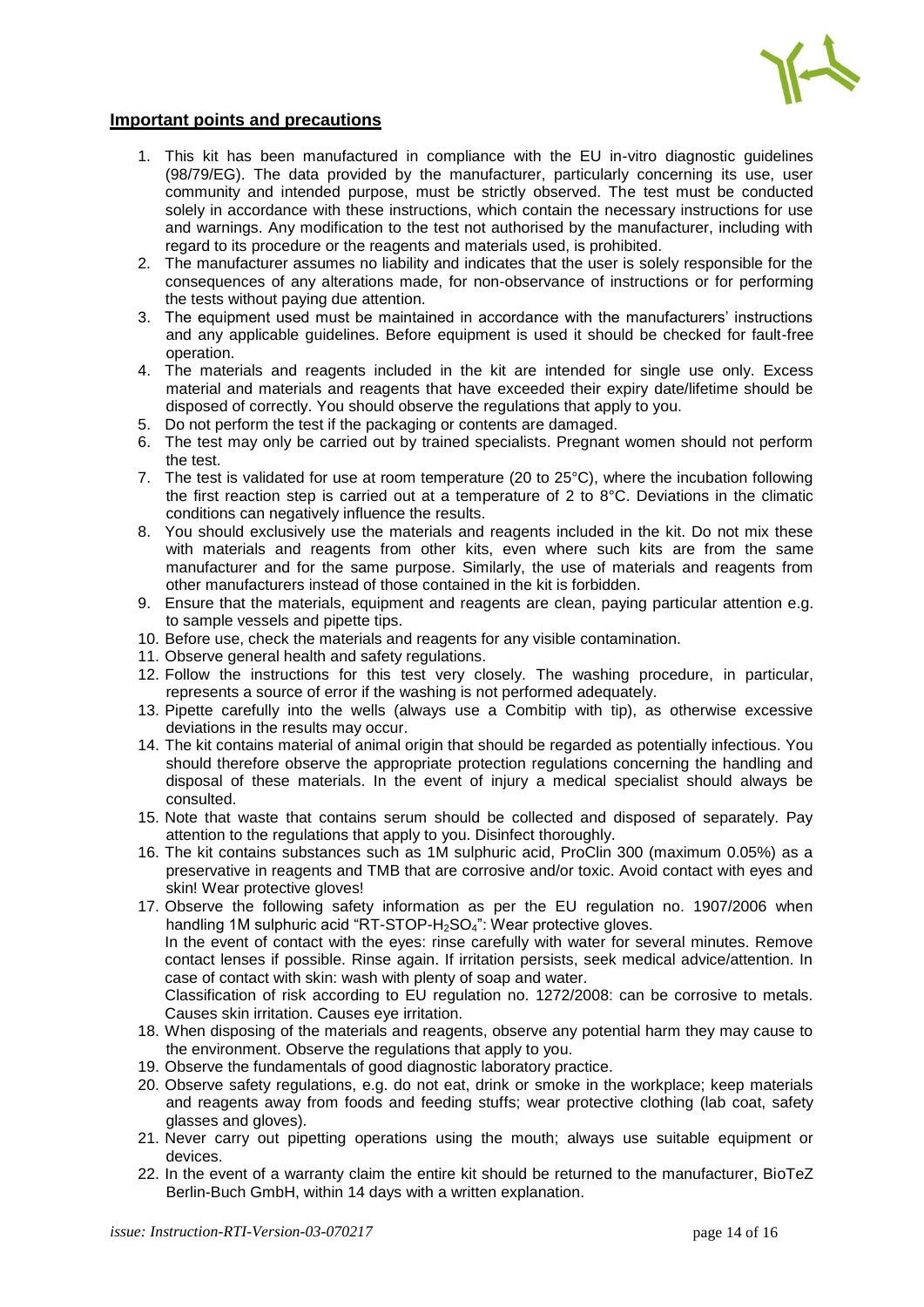

Symbols:

| European<br>conformity | For in-vitro-<br>diagnostic use | Manufactur<br>ed by | Catalog<br>Number | Lot<br>Number | Do not<br>reuse | Use<br>before | Consult<br>instructions for<br>use | Refer<br>accompanying<br>documents | Sufficient for<br>$n$ tests | Tempe-<br>rature limit |
|------------------------|---------------------------------|---------------------|-------------------|---------------|-----------------|---------------|------------------------------------|------------------------------------|-----------------------------|------------------------|
|                        | 11 IC                           | <b>AA</b>           | rг                |               |                 |               |                                    |                                    |                             |                        |